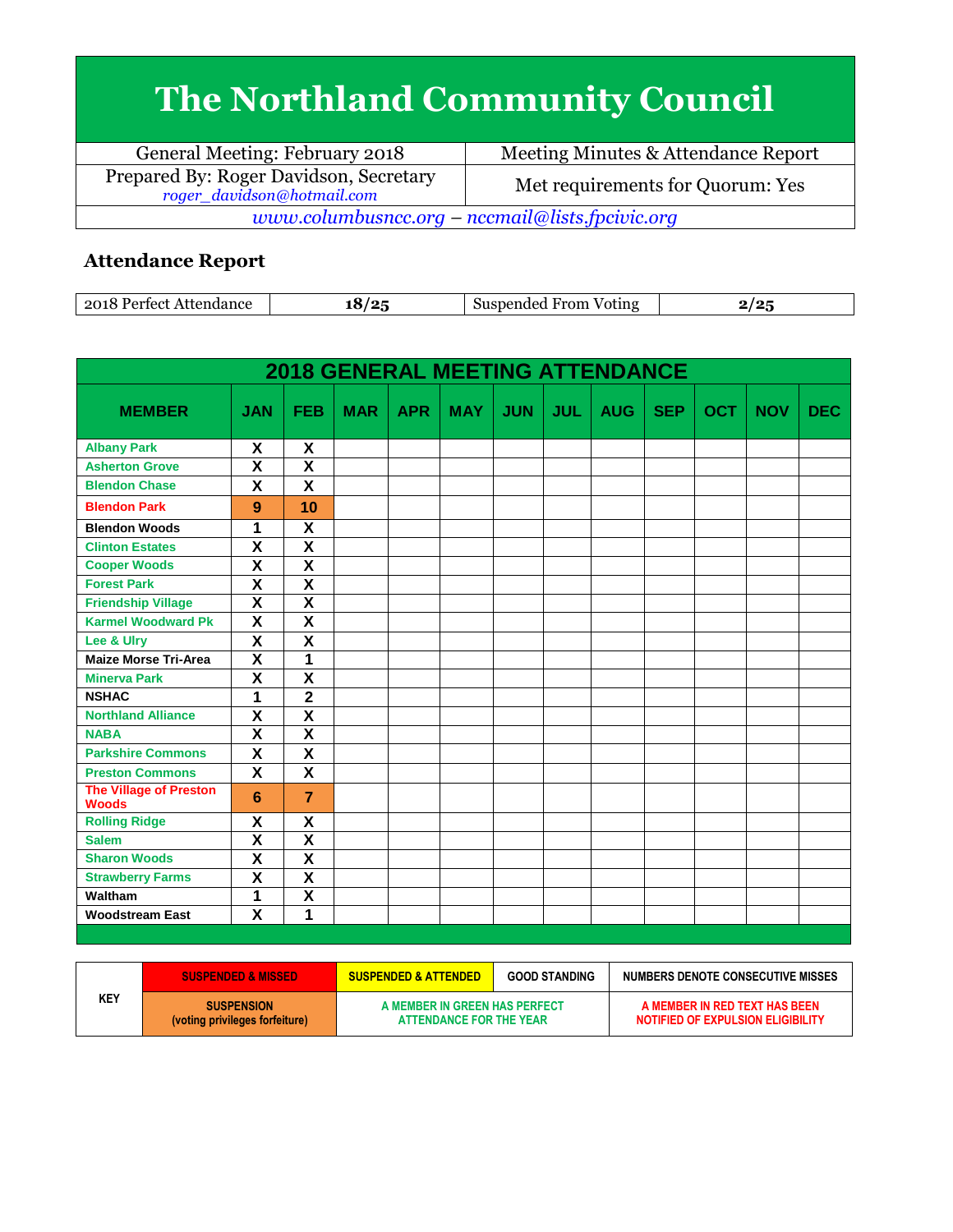| <b>Roll Call</b>                                                                                                            | Roll was taken. See above chart for details.                                                                                                                                                                                                                                                                                                                                                                                                                                                                                                                                                                                                                                                                                                                                                                                                                                                                                                                                                                                                                                                                                                                                                                                                                                                                                                                                                                                                                                                                                                                                                                             |
|-----------------------------------------------------------------------------------------------------------------------------|--------------------------------------------------------------------------------------------------------------------------------------------------------------------------------------------------------------------------------------------------------------------------------------------------------------------------------------------------------------------------------------------------------------------------------------------------------------------------------------------------------------------------------------------------------------------------------------------------------------------------------------------------------------------------------------------------------------------------------------------------------------------------------------------------------------------------------------------------------------------------------------------------------------------------------------------------------------------------------------------------------------------------------------------------------------------------------------------------------------------------------------------------------------------------------------------------------------------------------------------------------------------------------------------------------------------------------------------------------------------------------------------------------------------------------------------------------------------------------------------------------------------------------------------------------------------------------------------------------------------------|
|                                                                                                                             | <b>Liaison Reports</b>                                                                                                                                                                                                                                                                                                                                                                                                                                                                                                                                                                                                                                                                                                                                                                                                                                                                                                                                                                                                                                                                                                                                                                                                                                                                                                                                                                                                                                                                                                                                                                                                   |
| <b>Columbus Fire Department</b><br>Station 24                                                                               | No report<br>$\bullet$                                                                                                                                                                                                                                                                                                                                                                                                                                                                                                                                                                                                                                                                                                                                                                                                                                                                                                                                                                                                                                                                                                                                                                                                                                                                                                                                                                                                                                                                                                                                                                                                   |
| <b>Columbus Police Department</b><br><b>Officer Scott Clinger</b><br><b>Officer Larry Geis</b><br>Officer John Stafford CRT | Entering into operational agreements with two hotels in this<br>$\bullet$<br>area (Extend a Suites and In Town Suites). Signed by Judge<br>Hawkins, they have to operate in the fashion that we have<br>asked them to since they "weren't quite there". Requires<br>cameras, lighting, security guards, background checks on<br>locals, etc.<br>Introduction of CRT Officer John Stafford.<br>$\bullet$<br>If you have any issues in the communities with drug houses<br>$\bullet$<br>and such, you can pass it along to CRT Officer Stafford.<br><b>QUESTION</b> – We hope that officers can look into issues<br>$\bullet$<br>with unusual parking in Granville Park area. ANSWER -<br>We will be looking into it.<br><b>DRoseman</b> – Thank you to Officer Geis for efforts in<br>$\bullet$<br>DRoseman's neighborhood regarding illegal parking.<br><b>QUESTION</b> – Building on Ulry Road, trucks are leaving<br>$\bullet$<br>chunks of mud and dirt on the road, do you look for that?<br>$ANSWER - Call$ it in to the non-emergency number, the<br>builders are required to keep it clean.                                                                                                                                                                                                                                                                                                                                                                                                                                                                                                                       |
| <b>City Attorney's Office</b><br><b>Bill Sperlazza</b>                                                                      | No report<br>$\bullet$                                                                                                                                                                                                                                                                                                                                                                                                                                                                                                                                                                                                                                                                                                                                                                                                                                                                                                                                                                                                                                                                                                                                                                                                                                                                                                                                                                                                                                                                                                                                                                                                   |
| <b>City of Columbus Community Liaison</b><br>Chris Suel                                                                     | Discussion regarding pothole repair efforts, KGILBERT<br>$\bullet$<br>recommended putting an article in civic newsletters on how<br>to report them.<br>Neighborhood Pride application grant could potentially help<br>$\bullet$<br>with potholes.                                                                                                                                                                                                                                                                                                                                                                                                                                                                                                                                                                                                                                                                                                                                                                                                                                                                                                                                                                                                                                                                                                                                                                                                                                                                                                                                                                        |
| <b>FACT &amp; Consider Biking</b><br>David Roseman                                                                          | City of Columbus is rehabbing the Alum Creek sewage line,<br>$\bullet$<br>have contracted with Pro Shot for about \$6 million. They<br>have an external pipe in place to route sewage through while<br>repairing the existing line which is leaking in places. Repairs<br>are required because City of Columbus signed a consent<br>decree with Ohio EPA for various pollution violations. Asked<br>City to ask contractor to put reflective markers on the pipe in<br>areas since it's hard to see at night and there are ramps<br>where you have to go over the pipe in some spots.<br>Attended Columbus Branch Out meeting hosted by<br>$\bullet$<br>Columbus Recreation and Parks Department on Jan 25 <sup>th</sup> ,<br>they will be giving out bare root seedlings, don't have an<br>order form yet (usually in batches of 50).<br>Earth Week is being hosted by Green Columbus this year,<br>$\bullet$<br>from April 14 <sup>th</sup> through the 21 <sup>st</sup> . Will have a web site that you<br>can sign up on for community projects where volunteers can<br>sign up for events.<br>Earth Day celebration will be April 22 <sup>nd</sup> at Genoa Park,<br>$\bullet$<br>outside of COSI.<br>Attended CMAX luncheon/round table on Jan 23rd at<br>$\bullet$<br>Huntington Bank Center. Found out that some of the<br>shelters were not set back as far as they should be and are at<br>4 feet instead of 6 feet due to right of way acquisition issues<br>and such.<br><b>QUESTION</b> - Any news on how things are working so far<br>(CMAX)? ANSWER - Really haven't heard anything,<br>nothing negative. |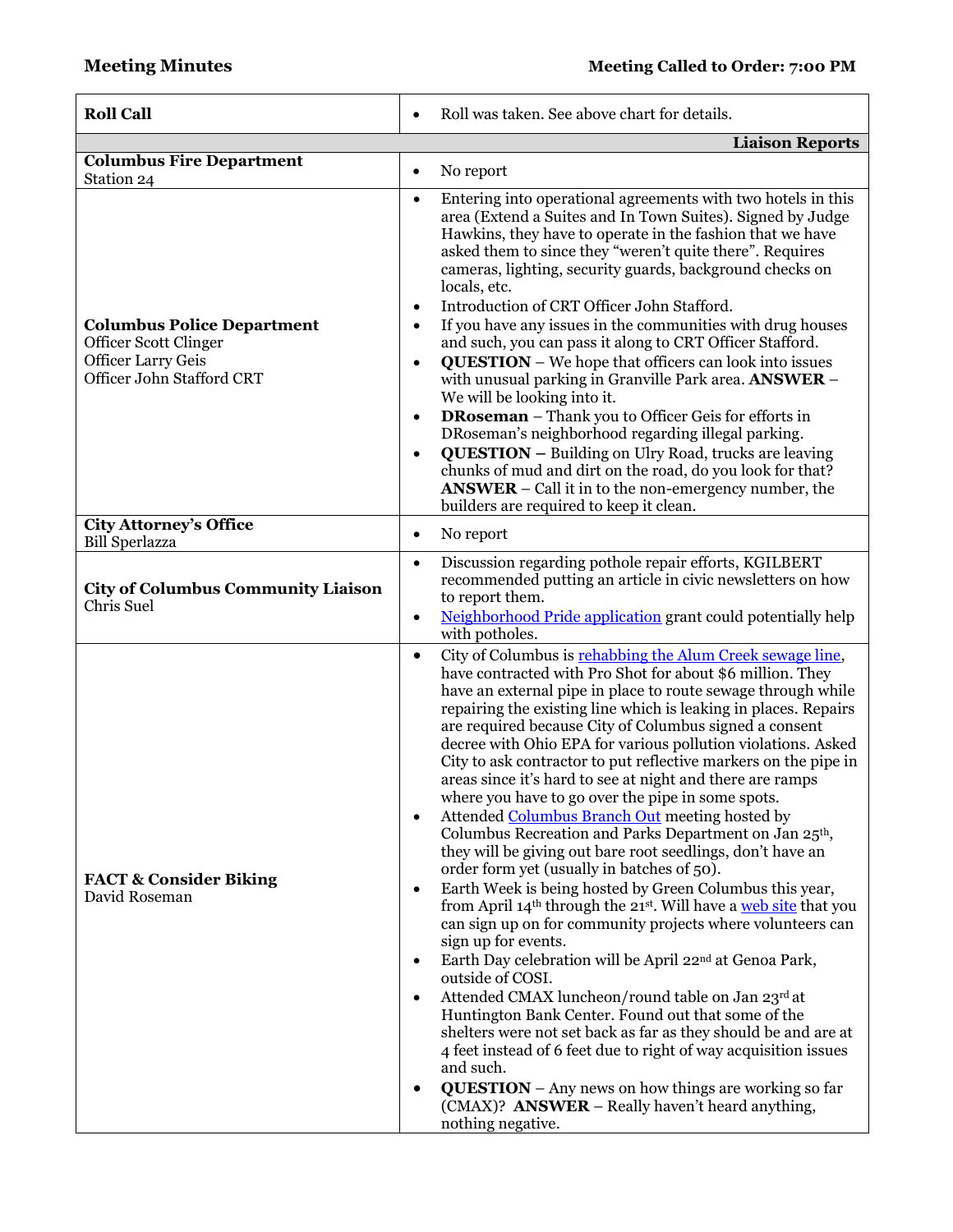|                                                                                   | $\bullet$              | A reminder for Northern Lights Branch, closing hours are at                                                                  |
|-----------------------------------------------------------------------------------|------------------------|------------------------------------------------------------------------------------------------------------------------------|
| <b>Columbus Public Library Liaison</b><br>Keith Hanson (Karl Road Branch Manager) | $\bullet$              | 8:00 PM, it's a permanent change.<br>For all of the locations, the WIFI is being turned off an hour                          |
|                                                                                   |                        | after closing to deter activities that are taking place in the                                                               |
|                                                                                   |                        | parking lots.                                                                                                                |
|                                                                                   | $\bullet$              | At the end of January, the first Carnegie Author Series event                                                                |
|                                                                                   |                        | was presented downtown, with additional events on:<br>March 9th 7:00 PM - David Levithan<br>$\circ$                          |
|                                                                                   |                        | May 20 <sup>th</sup> 2:00 PM - Sandra Cisneros<br>$\circ$                                                                    |
|                                                                                   |                        | September 9th 2:00 PM - Terry McMillan<br>$\circ$                                                                            |
|                                                                                   | ٠                      | Lots of events going on for celebrating <b>Black History</b> month.                                                          |
|                                                                                   | $\bullet$              | On Feb 27th from 6:00 PM to 7:30 PM will be the Columbus                                                                     |
|                                                                                   |                        | <b>African-American Collection Celebration event at the Martin</b><br>Luther King branch about the digitized online document |
|                                                                                   |                        | collection. They are busy scanning anything of historical                                                                    |
|                                                                                   |                        | content at the Main Library downtown and you can bring                                                                       |
|                                                                                   |                        | your own materials to be scanned. This specific collection                                                                   |
|                                                                                   |                        | started in 2013 and has close to 27,000 items in it.                                                                         |
|                                                                                   | $\bullet$<br>$\bullet$ | Karl Road Branch had story teller Lyn Ford last Friday.<br>We are starting into a new year for the 161 Task Force            |
|                                                                                   |                        | Cleanup, scheduled dates are:                                                                                                |
|                                                                                   |                        | April 7th<br>$\circ$                                                                                                         |
|                                                                                   |                        | May $5^{\text{th}}$<br>$\circ$                                                                                               |
|                                                                                   |                        | June 9th<br>$\circ$<br>July 14th                                                                                             |
|                                                                                   |                        | $\circ$<br>August 25 <sup>th</sup><br>$\circ$                                                                                |
|                                                                                   |                        | September 29 <sup>th</sup><br>$\circ$                                                                                        |
|                                                                                   |                        | Meeting times are from 9:00 AM to 12:00 PM on all dates,                                                                     |
| <b>Northland Area Business Association</b>                                        |                        | meeting behind Jiffy Lube on 161.                                                                                            |
| Dave Cooper                                                                       | $\bullet$              | NABA Luncheon will be March 13th from 11:30 AM to 1:00<br>PM at Days Inn on 161. Cost is \$20 and you can sign up            |
|                                                                                   |                        | online. The keynote speaker will be City Council President                                                                   |
|                                                                                   |                        | Pro Tem Michael Stinziano. Will also be giving an update on                                                                  |
|                                                                                   |                        | the 161 Task Force, for those that don't know, we have                                                                       |
|                                                                                   |                        | received the grant from the city for the 161 Task Force that<br>we asked for. It will go towards various projects including  |
|                                                                                   |                        | updating the website, compiling a list of property owners                                                                    |
|                                                                                   |                        | and businesses along 161.                                                                                                    |
|                                                                                   |                        | The NABA golf outing will be on Sept 13th at the York                                                                        |
|                                                                                   |                        | Country Club.<br><b>Selected Discussions</b>                                                                                 |
|                                                                                   | ٠                      | Presentation on WORTH program.                                                                                               |
|                                                                                   |                        | WORTH - Working Through Obstacles Reaching True                                                                              |
|                                                                                   |                        | Heights                                                                                                                      |
|                                                                                   |                        | Education consulting company that specializes in<br>community engagement and data use capacity                               |
|                                                                                   | $\bullet$              | City of Columbus Department of Neighborhoods has hired                                                                       |
|                                                                                   |                        | WORTH to conduct assessment of how the Dept of                                                                               |
|                                                                                   |                        | Neighborhoods can help the NCC association achieve your                                                                      |
| Presentation<br>Terri Taylor<br>Tina D. Pierce, Ph.D., CEO                        |                        | goals.                                                                                                                       |
|                                                                                   | $\bullet$<br>$\bullet$ | Leaders of NCC will receive email regarding questionnaire,<br><b>QUESTION</b> – There were some ranking questions that       |
|                                                                                   |                        | forced me to rank items that were not applicable, will that                                                                  |
|                                                                                   |                        | throw off the scoring, could there be a NA option?                                                                           |
|                                                                                   |                        | $ANSWER - It's just a survey, so there's no wrong answer$                                                                    |
|                                                                                   | $\bullet$              | and it won't impact the scoring.<br><b>QUESTION</b> - There's some attendees who won't receive                               |
|                                                                                   |                        | the email, can you describe the questions being asked?                                                                       |
|                                                                                   |                        | <b>ANSWER</b> – Questions are about gaining a better                                                                         |
|                                                                                   |                        | engagement within the community, how the NCC and Dept                                                                        |
|                                                                                   |                        | of Neighborhoods can work together for the betterment of                                                                     |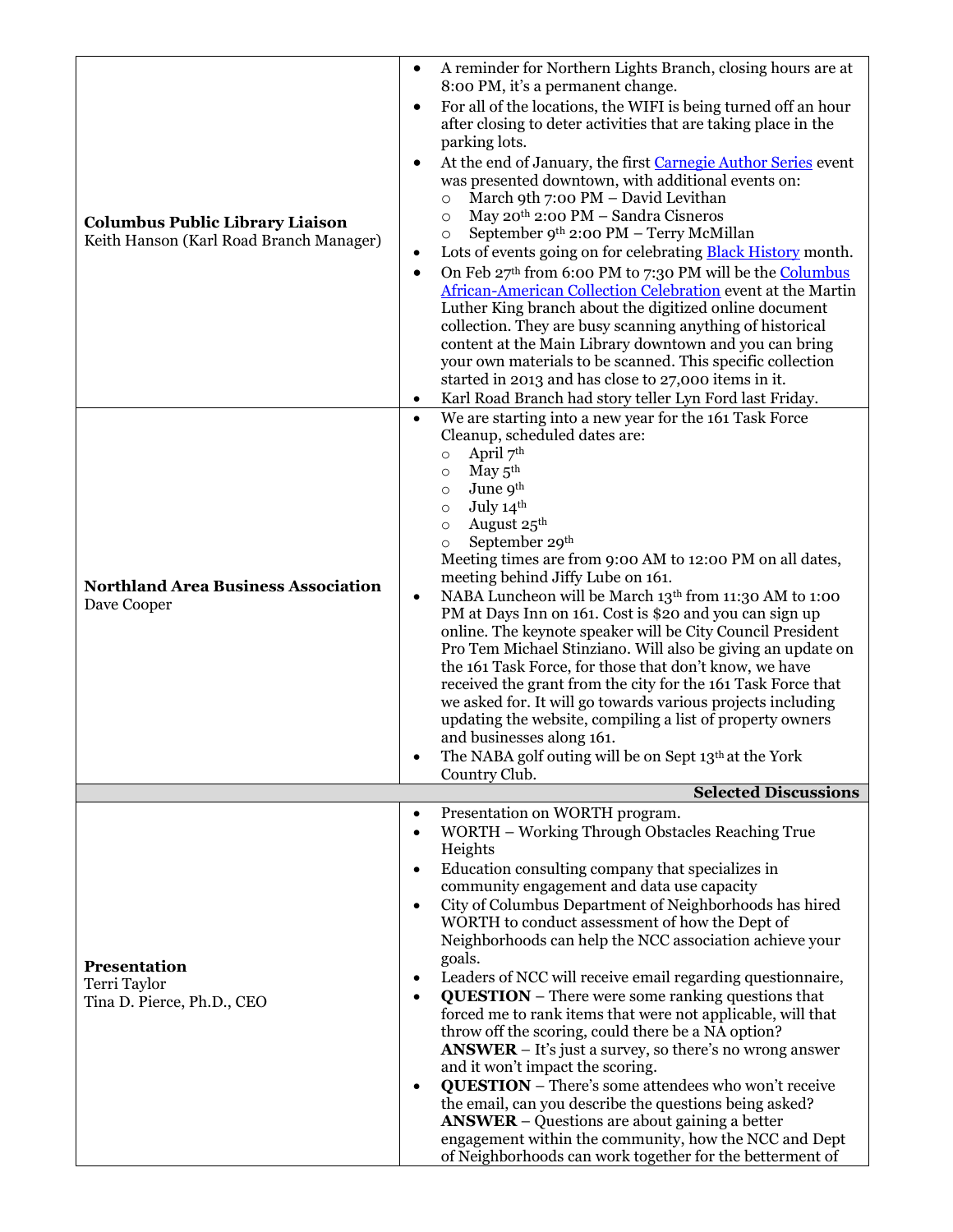|                                                | the community.                                                                                                                      |
|------------------------------------------------|-------------------------------------------------------------------------------------------------------------------------------------|
|                                                | <b>QUESTION</b> - Can we forward the email to others who                                                                            |
|                                                | might want to respond? <b>ANSWER</b> - Initially only                                                                               |
|                                                | leadership should be taking it, but will take request back to                                                                       |
|                                                | discuss.                                                                                                                            |
|                                                | <b>QUESTION</b> – Do we answer for NCC or civic association<br>$\bullet$                                                            |
|                                                | that we represent? $ANSWER - Answer$ for your civic                                                                                 |
|                                                | association?                                                                                                                        |
|                                                | National Church Residence presentation of proposed new<br>$\bullet$                                                                 |
|                                                | project on 161.                                                                                                                     |
|                                                | National organization, largest provider of senior affordable<br>$\bullet$<br>housing, headquartered in Columbus.                    |
|                                                | Third attempt at securing funding to develop in the<br>$\bullet$                                                                    |
|                                                | Northland area. Proposal is called Northland Gate, a 75 unit                                                                        |
|                                                | senior affordable housing community, to be located at 5771                                                                          |
|                                                | Maple Canyon Avenue.                                                                                                                |
|                                                | Applying next week to the State Housing Financing Agency<br>$\bullet$                                                               |
| Presentation                                   | for a low income tax credit. Should hear back in May on                                                                             |
| Amy Rosenthal                                  | application, will circle back around to let everyone know.                                                                          |
| Stephanie DeTillo                              | It is age restricted, head of household will need to be age 55                                                                      |
|                                                | and up.                                                                                                                             |
|                                                | Mix of 1 and 2 bedroom apartments.<br>$\bullet$                                                                                     |
|                                                | If successful, will start construction about this time next year<br>$\bullet$                                                       |
|                                                | and it takes about a year to build a building like this.                                                                            |
|                                                | <b>QUESTION</b> – As affordable housing, can you define<br>$\bullet$                                                                |
|                                                | criteria? ANSWER - It is income restricted, will be limited                                                                         |
|                                                | to a maximum of about \$22,000 income per household.                                                                                |
|                                                | <b>QUESTION</b> – Does letters of support help application?                                                                         |
|                                                | <b>ANSWER</b> – Yes, they are welcome and would be                                                                                  |
|                                                | appreciated.                                                                                                                        |
|                                                |                                                                                                                                     |
|                                                | <b>NCC Officer Reports</b>                                                                                                          |
|                                                | Sent out 2017 year end's report via email (Note: issue with<br>$\bullet$                                                            |
|                                                | email address used, corrected and resent).                                                                                          |
| <b>Treasurer</b>                               | Report as distributed.<br>$\bullet$                                                                                                 |
| <b>Felix Quachey</b>                           | <b>QUESTION</b> – When are dues coming out? <b>ANSWER</b> –<br>$\bullet$                                                            |
|                                                | Will be passing them out tonight.                                                                                                   |
| <b>Secretary</b>                               | Contacted two suspended member associations regarding<br>$\bullet$                                                                  |
| Roger Davidson                                 | attendance. They said that they were still interested in                                                                            |
|                                                | membership, so will continue to work with them.                                                                                     |
| <b>Vice President</b><br>Alicia Ward           | No report<br>$\bullet$                                                                                                              |
| <b>President</b>                               | No report                                                                                                                           |
|                                                | <b>NCC Committee Reports</b>                                                                                                        |
|                                                | Below are the 5 names nominated for the 4 Executive Board<br>$\bullet$                                                              |
|                                                | Members, with only the Secretary having more than one                                                                               |
|                                                | candidate.                                                                                                                          |
|                                                | Alicia Ward - President<br>$\circ$                                                                                                  |
|                                                | Roger Davidson - Vice President<br>$\circ$                                                                                          |
|                                                | Suzanne Harnichar - Secretary<br>$\circ$                                                                                            |
| <b>Nominating Committee</b>                    | Alice Foeller - Secretary<br>$\circ$                                                                                                |
| Ken Gilbert                                    | Felix Quachey - Treasurer<br>$\circ$                                                                                                |
|                                                | Secret ballot was held for the Secretary position.                                                                                  |
|                                                | 2018 NCC elected officials are:                                                                                                     |
|                                                | Alicia Ward - President<br>$\circ$                                                                                                  |
|                                                | Roger Davidson - Vice President<br>$\circ$                                                                                          |
|                                                | Alice Foeller - Secretary<br>$\circ$                                                                                                |
|                                                | Felix Quachey - Treasurer<br>$\circ$                                                                                                |
| <b>Banquet Committee</b><br>Alicia Ward, Chair | Awards banquet will be held on April 19th, at Little Turtle<br>$\bullet$<br>again. Submission forms are available on the website or |